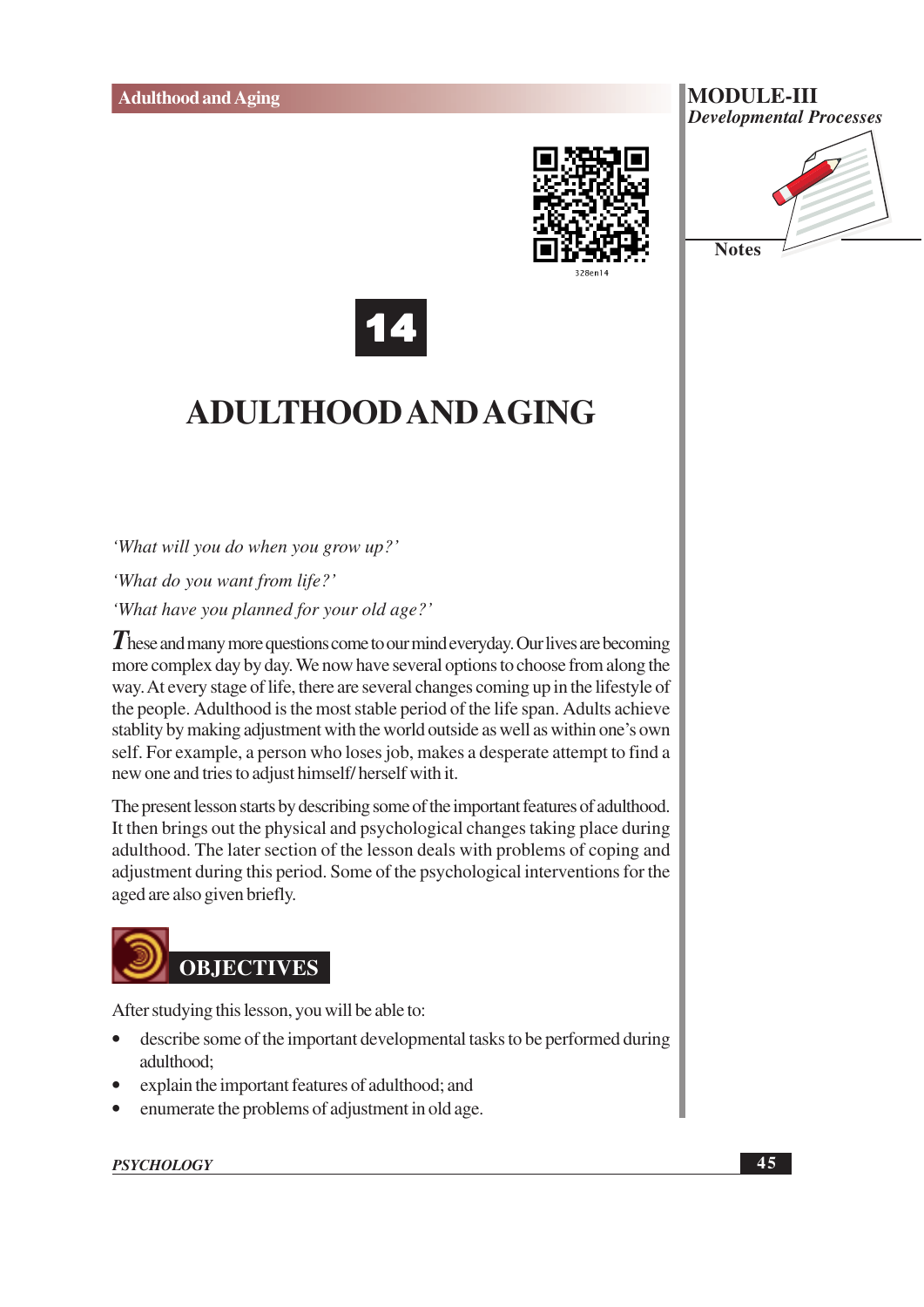

**Notes** 

## **14.1 PSYCHOLOGICAL PERSPECTIVE ON ADULTHOOD**

It is believed that most of the development ends with adolescence. Only wisdom continues to grow during adulthood. However, there are many specific development tasks during adulthood and old age requiring the grown up to engage in specific development and make special adjustments in life. In this respect the perspectives given by Havighurst and Levison are quite relevant.

**Box 14.1:** Havighurst's Development Tasks

## **Early Adulthood:**

Selecting a mate, Learning to live with a married partner, Starting a family, Rearing children, Managing a home, Getting started in an occupation, Taking on civic responsibility and Finding a congenial social group

## **Middle Age:**

Achieving adult civic and social responsibility, Establishing and maintaining an economic standard of living, Assisting teenage children to become responsible and happy adults, Developing adult leisuretime activities, Relating to one's spouse as a person, Accepting and adjusting to the physiological changes of middle age and Adjusting to aging parents

## **Old Age:**

Adjusting to decreasing strength and health, Adjusting to retirement and reduced income, Adjusting to death of spouse, Establishing an explicit affiliation with members of one's own age group, Meeting social and civic obligations and Establishing satisfactory physical living arrangements.

Havighurst's developmental tasks are based on life situations. Another psychological perspective is that of Daniel Levinson who derived his data from clinical studies of men only. Levinson's stages are described in Box 14.2.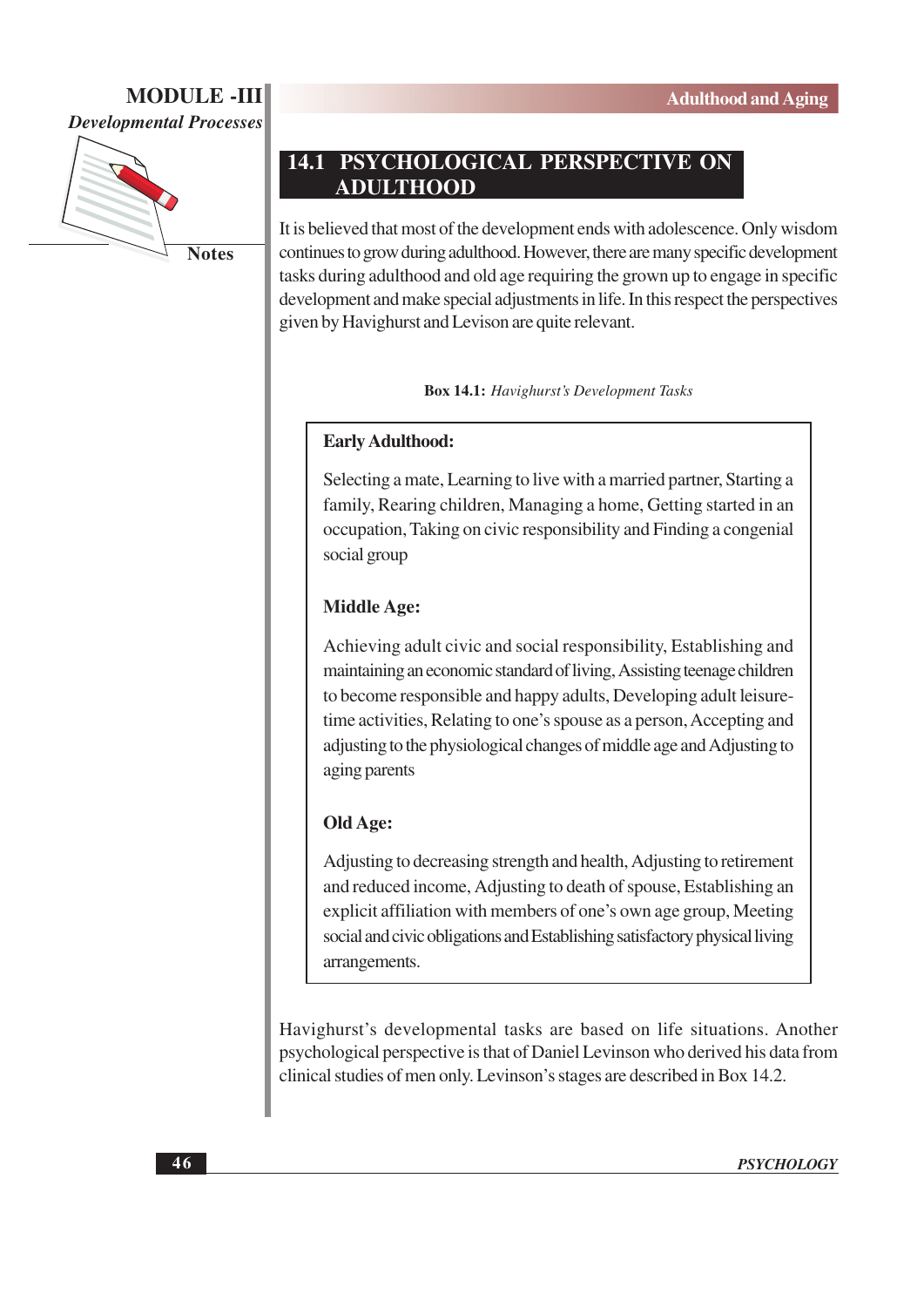**Box 14.2:** Levinson's Stages

**Leaving the family**  $(20-24)$ : A transitional period from adolescence to early adulthood that involves moving out of the family home and establishing psychological distance from the family, analogous to Erikson's stage of identity versus role diffusion.

**Getting into the adult world** (early 20s to 27-29): A time of exploration and provisional commitment to adult roles in occupational and interpersonal areas and of fashioning an initial "life structure".

**Settling down** (early 30s to early 40s): A period of deeper commitment, sometimes involving the expansion motif of Jung and Kuhlen.

**Becoming one's own man** (35-39): The high point to early adulthood.

**The midlife transition** (early  $40s$ ): A developmental transition involving a sense of bodily decline and a vivid recognition of one's mortality, as well as an integration of the feminine aspects of the self as postulated by Jung.

Restabilization and the beginning of middle adulthood (middle 40s): A period in which some men make new creative strides but other lose their vitality.

If you look at the developmental tasks and also Levinson's analysis of stages of adult development, you can realize that the specific development tasks are related to the different social demands on a person at different stages of life. The need to take up an occupation or to enter into a marital relationship during early adulthood, for example, may be seen as leading to developmental tasks and challenges of seeking and succeeding in an occupational role or selecting a life partner in marriage. The social demands of different stages of life and hence, the developmental tasks depend on the nature of the society and the cultural norms. In Indian joint family system, for example, the nature of marriage and mate selection are different and, therefore, the nature of developmental tasks are also different from what has been observed by Levinson or by Havinghurst. Similarly, moving out from the family home is a common feature of western societies or modern urban industrial economies. As such, the processes and problems of development during adulthood and old age are specific to the social context of the grown ups.

**MODULE-III**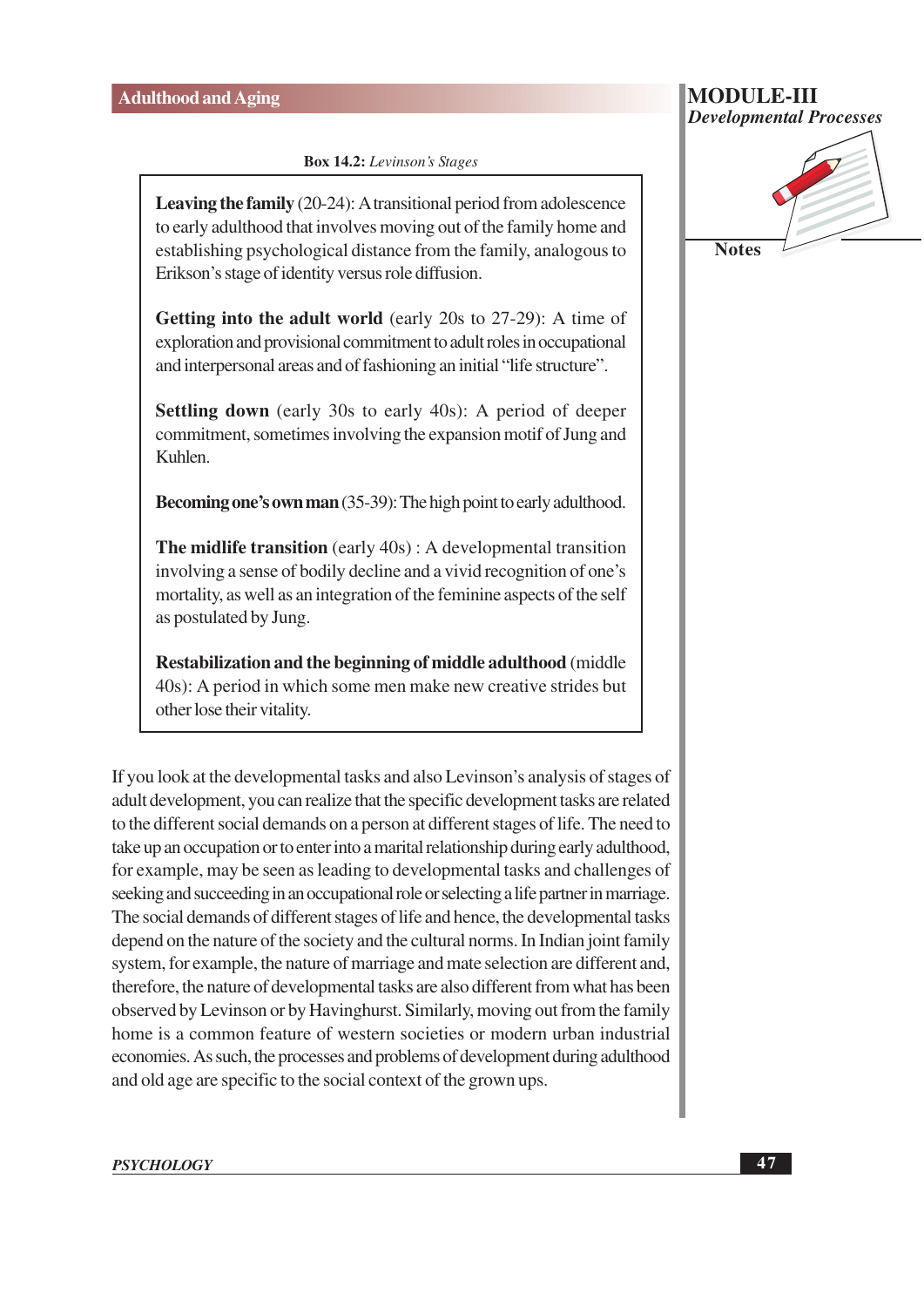

**Notes** 

## **14.2 THE PERIOD OF ADULTHOOD**

Young adulthood: The period of young adulthood begins from the age of twenty years onward. The major concerns of young adults in 20s are to establish themselves in life, job, and family. The young adult wants to seek social and economic security in preparing for a role of greater independence and responsibility in society.

*Middle Age:* From the period of his twenties and thirties, the individual arrives at middle age in the forties and fifties. Middle age is characterized by competence, maturity, responsibility and stability. These are the important characteristics for middle-aged adults. This is the time when one wants to enjoy the success of job, satisfaction derived from family and social life. The individual looks forward to the successes of children. Attention gets more focussed on health, the fate of children, aging parents, use of leisure time and plans for old age. For women, menopause occurs between the age of forty-five and fifty. Menopause is sometimes accompanied by some distressing physical and psychological symptoms in women. Men during this period show greater amount of concern towards their health, strength, power, and sexual potency.

*Old Age:* The period of old age begins at the age of sixty. At this age most individuals retire from their jobs formally. They begin to develop some concern and occasional anxiety over their physical and psychological health. In our society, the elderly are typically perceived as not so active, deteriorating intellectually, narrow-minded and attaching new significance to religion. Many of the old people lose their spouses and because of which they may suffer from emotional insecurity.

'Nobody has ever died of old age', is a true statement. Since old age is close to the end point of life, death has been associated with old age. Death is actually caused by disease, pollution, stress, and other factors acting on the body. In the biological sense, some organs and systems of the body may start deteriorating. In the psychological sense, there may be measurable changes in the cognitive and perceptual abilities. There are also changes in the way a person feels about him/ herself.

You must have come across old people who are very active in life and socially very particiaptive. Such persons seem to be productive and stable and happy. Mental or physical decline does not necessarily have to occur. Persons can remain vigorous, active, and dignified until their eighties or even nineties. In fact, the older persons have vast reservoir of knowledge, experience, and wisdom on which the community can draw. In view of increase in life expectancy increasingly greater proportion of society is joining the group of aged people. Hence they need greater attention in national planning and making them feel as an integral part of society.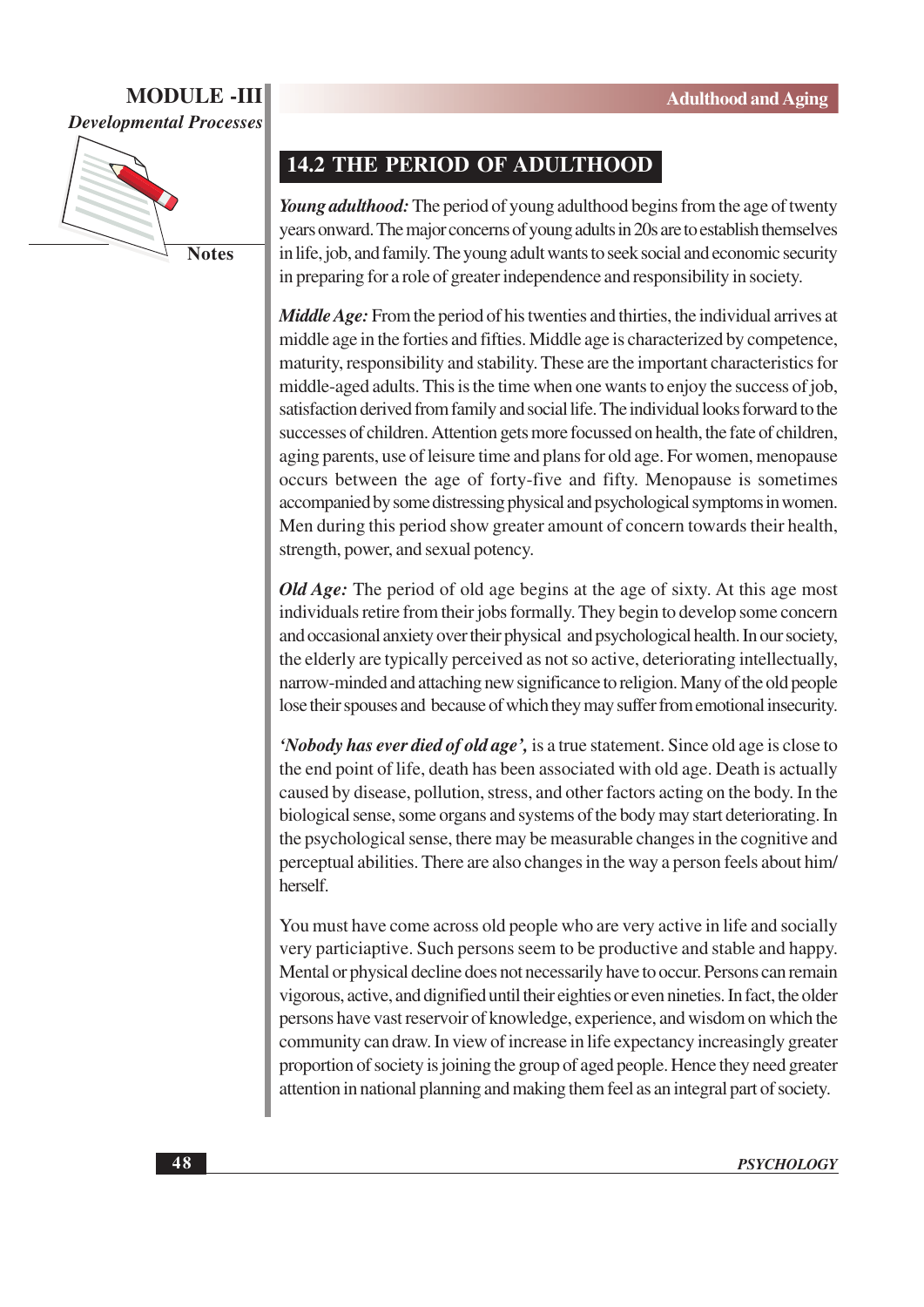## **14.3 PHYSICAL AND COGNITIVE CHANGES DURING ADULTHOOD AND AGING**

Normally people see old age as a period of decline in physical and mental health. This section deals with physical and psychological aspects of aging. With advancing age, there are certain inevitable and universal changes such as chemical changes in cells, or gradual loss of adaptive reserve capacity. There are also certain cognitive changes taking place from middle adulthood onwards. These changes are slow and gradual. They become more prominent among the elderly people.

### (a) Physical Changes

It has been found that the organ system of most persons show a 0.8 to 1 percent decline per year in functional ability after the age of 30. Some of this decline is normal, some is disease related and some are caused by factors such as stress, occupational status, nutritional status and various environmental factors.

Major physical changes with ageing are described as

- (1) external changes
- (2) internal changes, and
- (3) changes in sensory capacities.

#### **1. External Changes**

External changes refer to the outward symptoms of growing old. The more observable changes are those associated with the skin, hair, teeth, and general posture.

There are changes in the skin. The most pronounced change is wrinkling. Wrinkling process begins during middle years. Skin also becomes thick, hard and less elastic. It becomes brittle and dry.

With advancing age, the hair of the person continues to turn white and loses its luster. It continues to thin. By the age of fifty-five, about 65 percent of men become bald.

It is estimated that at age 65, fifty percent people have lost all their teeth. For many, dentures become a way of life. Over the time, the production of saliva is diminished. This increases the risk of tooth decay.

**Physical strength** begins to decline from age 30 to age 80 and above. Most weakening occurs in the back and leg muscles, less in the arm muscles. There is a progressive decline in energy production. Bones become increasingly brittle and tend to break easily. Calcium deposits and disease of the joints increase with age.



**Notes**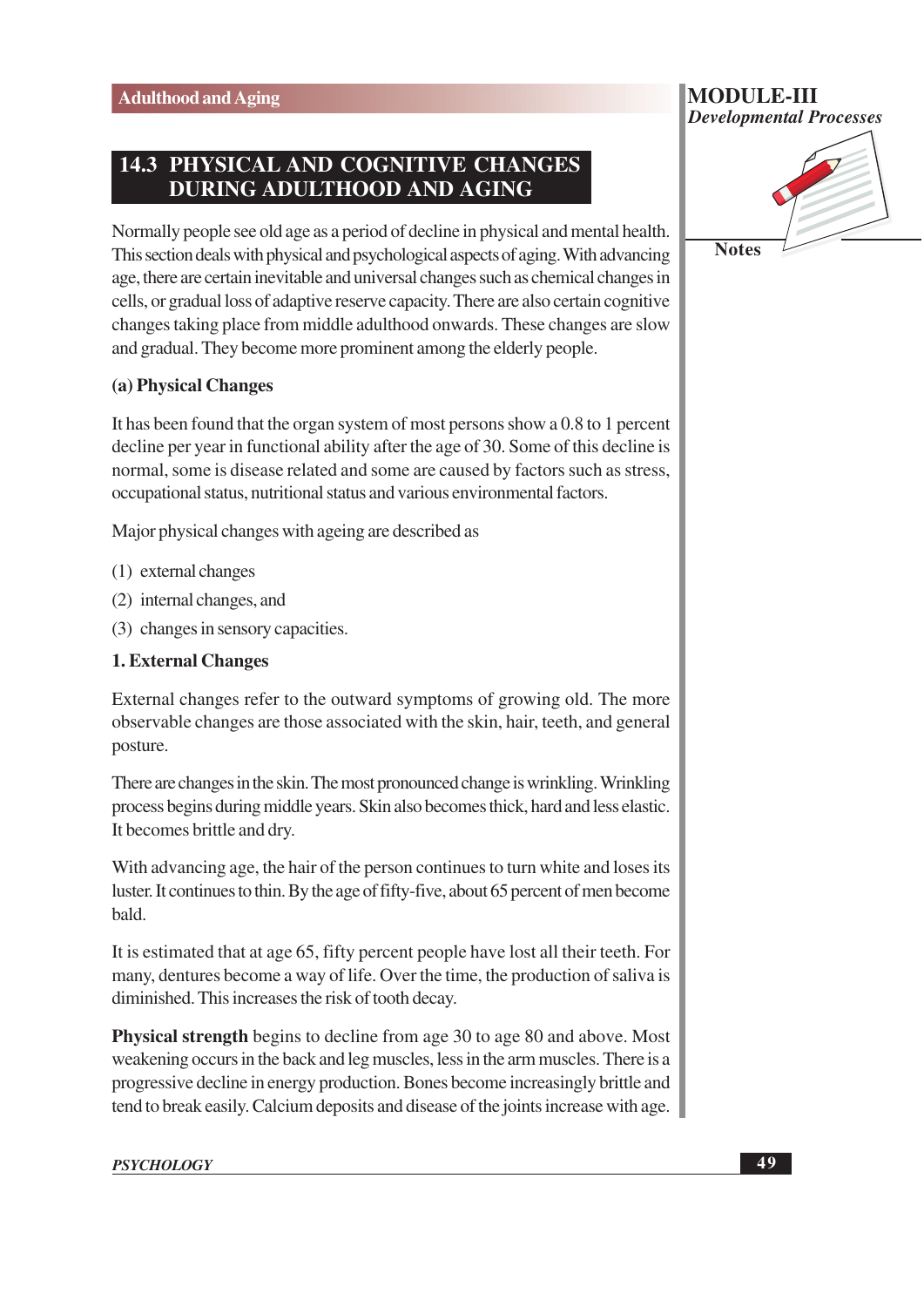

**Notes** 

Muscle tissue decreases in size and strength. Muscle tone becomes increasingly difficult to maintain with age because of an increase in fatty substance within the muscle fibres. This is often caused by the relative inactive role thrust on the elderly in our society. Exercise can help maintain power and sometimes even restore strength to the unused muscles. Changes in the general posture become more evident in old age.

The loss of teeth, balding and greying of the hair, wrinkling of the skin, and lack of physical strength all have a potentially negative effect on an individual's self-concept and confidence.

## 2. Internal Changes

Internal changes refer to the symptoms of growing old that are not visible or obvious. We shall examine some of the changes taking place with increasing age in the respiratory system, gastrointestinal system, cardiovascular system, and central nervous system.

**The Respiratory System:** With increasing age, there is reduction in breathing efficiency. The lungs of an old person do not expand to take in as much air as the lungs of a young person. Decreased oxygen supply makes the old person less active, less aware and less strong. This decline seems to be part of normal aging process.

**The Gastrointestinal System**: With increasing age there is decreased capacity for biting and chewing, decrease in the production of digestive enzymes, decreased gastric and intestinal mobility and lack of appetite.

The Cardiovascular System: Cardiovascular system which includes the heart and the blood vessels show the effects of normal aging rather slowly. With the aging process there is a decrease in the elasticity of blood vessels and blood cell production also. Increase-in time required for heart to return to rest and arterial resistance to the passage of blood is also found. Many old individuals are found to be suffering from high blood pressure. However, healthy old individuals are found to have blood pressure similar to those of young healthy indiciduals.

**The Central Nervous System (CNS):** The CNS shows certain universal changes as a function of age. There is decreasing rate of arterial and venous flow. Beginning at about age 60, there is a reduction of cerebral blood flow. There is also a decline in oxygen and glucose consumption. Number of cells and cell endings are found to be decreasing. The most definite change is the slowing down of responses.

### 3. Changes in Sensory Capacities

With advancing age, there is gradual slow down in the sensory abilities. We communicate with the outer world through our senses. Losses in any senses can have profound psychological consequences.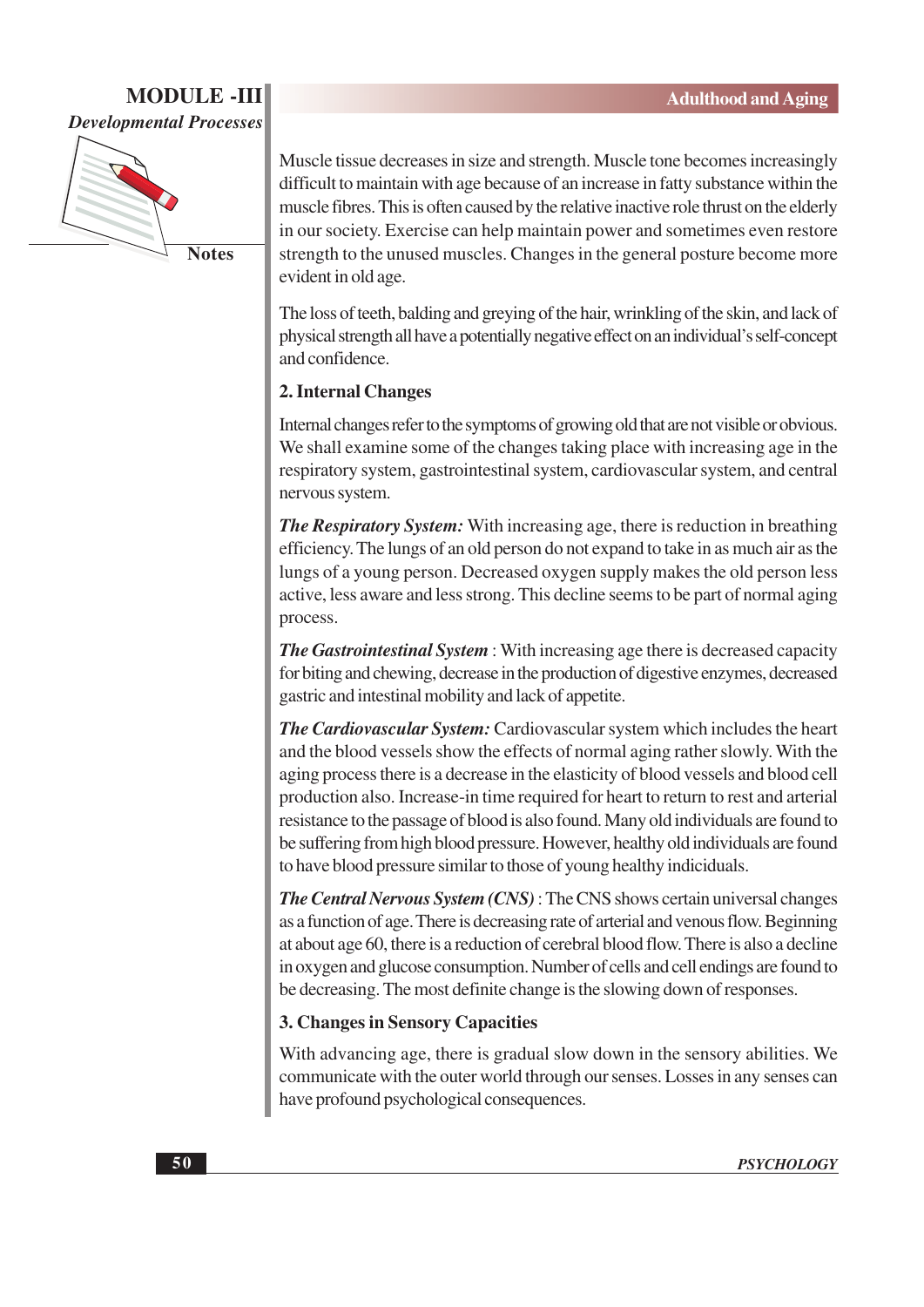Vision: Increasing age brings in several problems in vision. The lens continues to lose elasticity. The pupils become smaller, irregular in shape. The eyelids have a tendency to sag. Colour vision becomes less efficient. Cataract and glaucoma are commonly found among the elderly. People with cataracts have blurred vision. This also interferes with normal vision

**Hearing:** Hearing seems to be at best around the age 20. From then onwards there is a gradual decline. Most hearing loss is not noticed. However, in the case of hearing problem, it can be improved by a hearing aid.

Other senses: The senses of taste and smell decline with old age. This decline affects appetite and nutritional requirements of the elderly. You must have noticed that many old persons demand food that is overly sweet or spicy. This is because the four basic tastes, sweet, bitter, sour, and salty, all generally diminish in sensitivity. Sensitivity to touch appears to increase from birth to about 45 and then decreases sharply.

## **14.4 COGNITIVE CHANGES DURING ADULTHOOD AND AGING**

The term 'Cognition' refers to the processes by which information is acquired, stored, and used. In this section, four major aspect of cognition-memory, learning, attention and intelligence will be discussed in relation to adulthood and aging.

## a) Memory

Memory is one of the most central aspects of cognition. Memory has been defined as 'the mental processes of retaining information for later use and retrieving such information'.

No significant age differences may be found in short-term memory task like forward digit span or word span. Older subjects do not perform as well on the tasks that demand repeating numbers in reverse order. Old persons are found to perform poorer than young ones on long-term memory tasks which require processing of information and organization of material.

## b) Memory of the Elderly

Memory performance with advanced age is affected by several factors. Some of the important factors are given below.

## (i) Beliefs about Memory

Old persons' beliefs and attitudes about their memory ability affect their memory performance. Research shows the role of beliefs, perceptions, attitudes, and

#### **PSYCHOLOGY**

## MODULE-III **Developmental Processes**

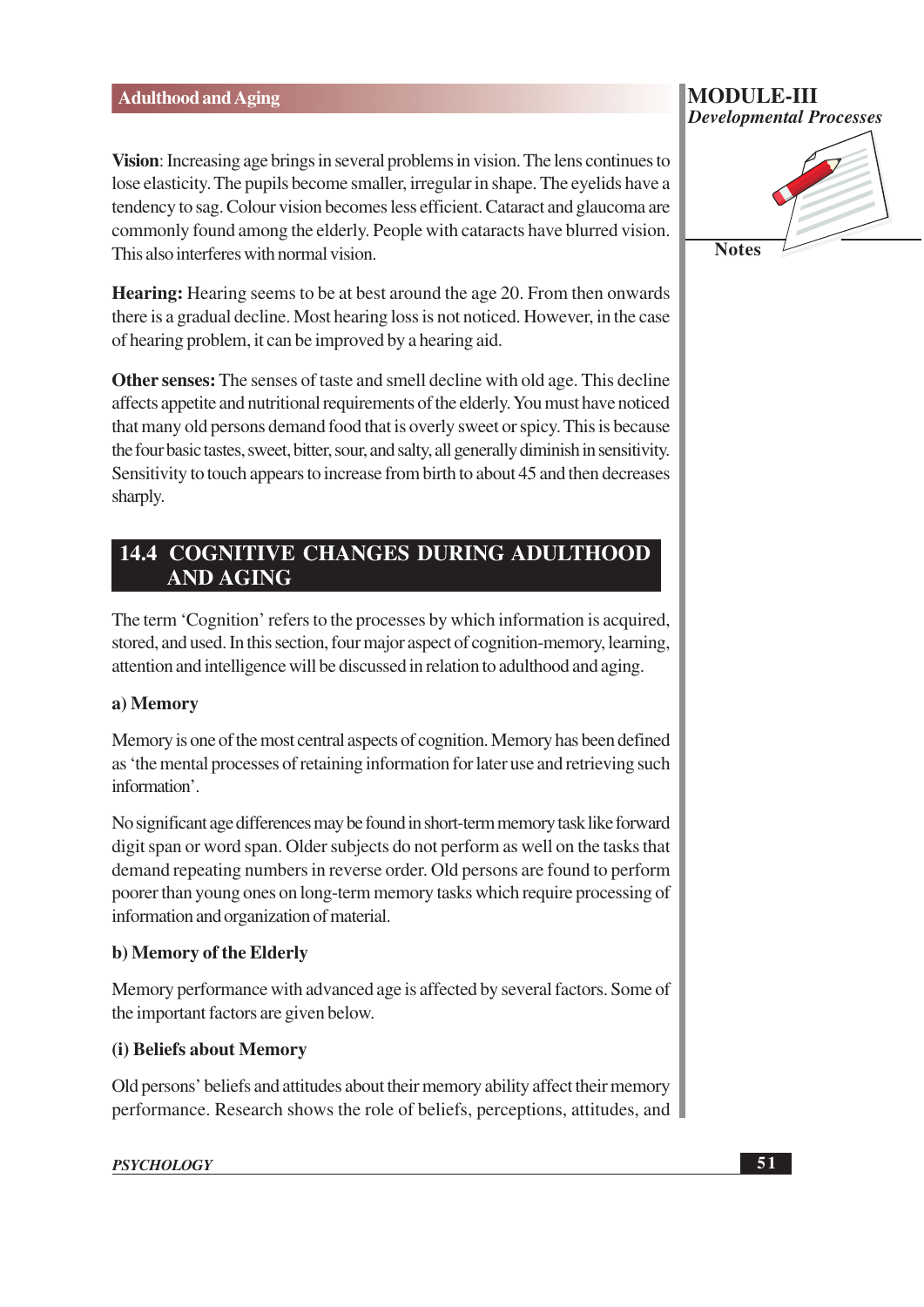

**Notes** 

knowledge in memory abilities. Questionnaires typically ask respondents how frequently they forget names and events, how anxious they are about forgetting, what they know about how to improve memory and what strategies they employ in remembering. Older adults have been found to have more difficulties with their memory than do younger adults. The common expression among elderly has been 'I am getting old'. Elderly persons are often found to be complaining about their memory failures.

## (ii) Use of Memory Strategies

Memory requires the use of strategies. Memory performance would be better for those who can use effective memory strategies. An example of memory strategy is repeating to yourself over and over again the items you want to buy is connected with something that is familiar. For example, if you want to remember the name of somebody, you may associate that person with some popular figure. You can also use memory aids such as a diary or writing out a list of items you want to buy at the grocery store. Most of us use some such strategies every now and then but we are not aware of using them. In their everyday lives, the elderly persons are more likely to use diaries, making lists of things to buy, etc. than using rehearsal or association strategy.

## (iii) Life Styles of Elderly

The type of daily activities in which elderly persons engage determines their memory performance. The elderly persons who engage in daily activities like playing chess or bridge, their performance on some of the memory and reasoning tasks is found to be better than elderly non-players. Another aspect of lifestyle determining cognitive performance is regularity in the structure of daily life. Regularity of sleep patterns, daily exercise, following regular schedule of every day activities helps to maintain everyday cognitive functioning.

### c. Learning

Learning involves formation of new association. It means acquisition of general rules and knowledge about the world. It is believed that learning performance tends to be poorer during late than early adulthood. Can older people acquire new information and skills? Can they try new careers? Such questions are difficult to answer. We must note that the ability to learn may be relatively unchanged in old persons. Factors such as poor motivation, lack of confidence, test anxiety, etc. may lower performance on learning tasks.

Old persons' learning performance maybe very close to that of young persons if older persons are allowed more time or can self-pace the tests. They were found to perform better when there is no time pressure and the material is presented very distinctly and in a simplified manner.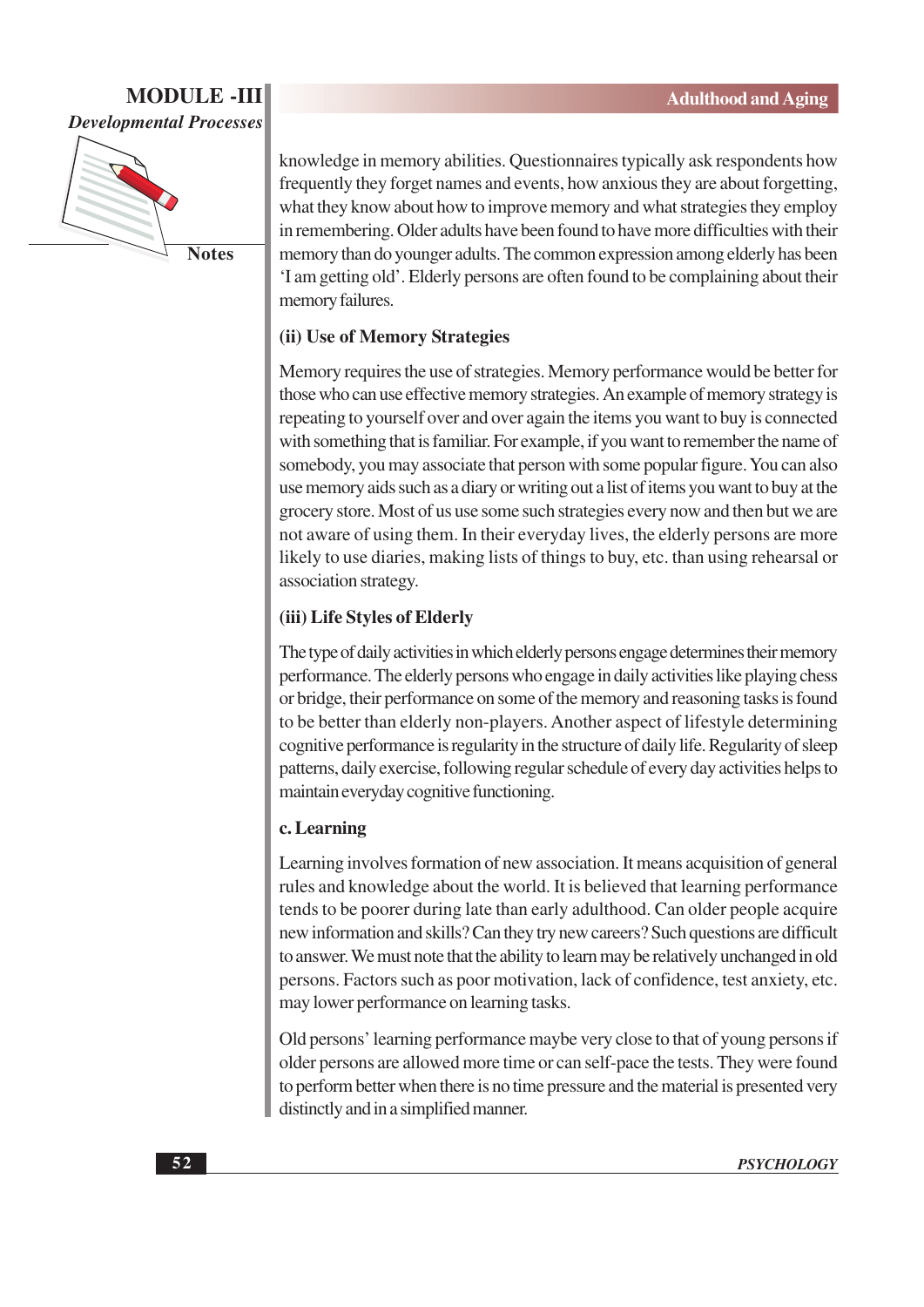#### d. Attention

The term attention refers to the manner in which we focus on what we are doing. People vary in how wide their attention span is. If attention span is too narrow, one looses a lot of information. Old people may not differ from young people in terms of their attention span as such. However, they get easily distracted by any kind of interference. With training, attention can be improved.

#### e. Intelligence

As has been pointed out earlier many of our impressions of old age originate from inaccurate knowledge or misconceptions. How do elderly persons perform on intelligence test? Most of the intelligence tests require speed of performance. We have already discussed that old persons are slower on reaction time. Thus lower performance on intelligence tests may be due to slower reaction time than due to a decline in intellectual functions. General knowledge does not decline with age. Among the elderly, we often find reduced abilities for complex decision making and slowing of performance. Hardly any losses in verbal comprehension, social awareness and the application of experience may be noticed among the older people.

Intelligence in adulthood and aging maybe viewed as enabling the individual to cope with a variety of demanding everyday tasks and events. Everyday intelligence of the elderly maybe determined by their ability in reading road maps, understanding labels, filling out forms, understanding charts, conversations, TV programmes, doing shopping, driving during rush hours, and performing many other daily jobs.

You may remember that we have already discussed that elderly work best when they are away from pressure and can set their own pace. Moreover, the factor of general health is very important to be considered. Healthy individuals and those who lead happy and active life generally show no or little loss of intellectual abilities during old age.

# **INTEXT QUESTIONS 14.1**

- 1. List the factors in memory performance of the elderly.
- 2. How can be everyday intelligence of the elderly be judged?

#### **PSYCHOLOGY**



**Notes** 

53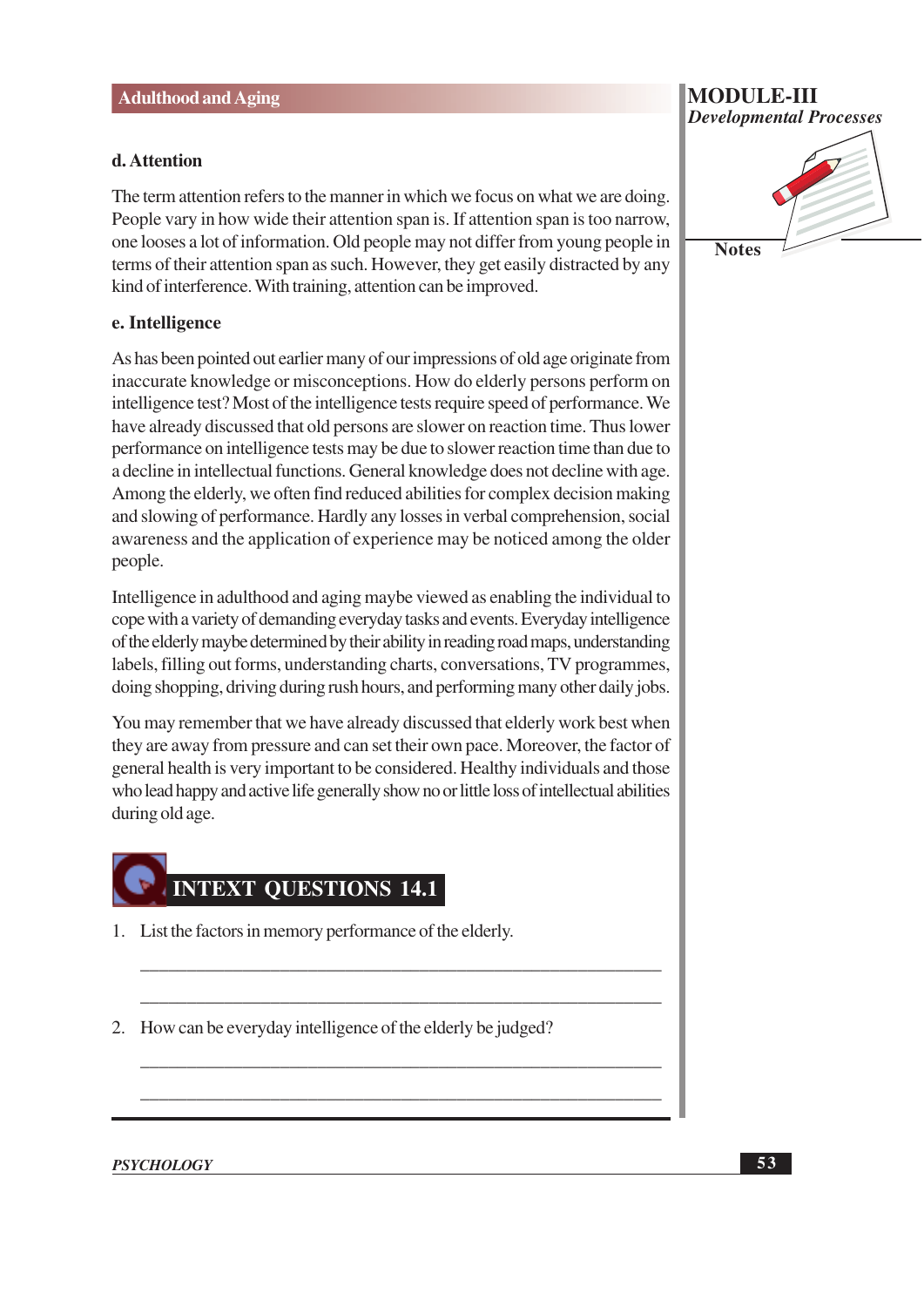

**Notes** 

## 14.5 PROBLEMS OF ADJUSTMENT IN OLD AGE

How does one adjust to the aging process? Different people adopt different coping strategies to adjust with their current life situations. Some aged people try to remain very active by engaging themselves in social roles, enjoy interpersonal relationships and happily participate in some type of occupational activities while others tend to remain socially isolated and withdrawn. The level of activity and nature of engagement is determined by health status, socioeconomic status and family status of the elderly. Let us study about some of the related problems.

#### A. Poor Image Problems faced by Older People

Older people in general do not like themselves as much as younger people. Older men are generally found to have lower self-esteem than older women. This may be due to the fact that men's self-esteem is related to their occupational achievement while women tend to derive their feelings of self-worth from family circumstances. Thus when men retire in old age or loose their occupational status, their selfesteem goes down. Women, on the other hand, continue to derive self-satisfaction by their family involvements.

#### **B.** Happiness

When asked "Is your life exciting?" majority of elderly men and women report that they hardly had any feeling of excitement in their lives and that their life is very dull with nothing to look forward to. However, before we conclude that life gets duller as one goes along, we need to consider many factors towards one's own self as an old person and kind of expectations from life.

#### **C. Economical Problems**

Self-employed elderly persons or those having their family business continue to work until they die or became disabled. Those who work for others retire after a certain age. Individual's personal attitude toward retirement varies as a function of a number of factors such as income, educational level, and occupational level.

Adjustment to retirement is often difficult for individuals. Retirement requires adjustment to a new life-style characterized by decreased income, lesser activity level, and increased free time. Retirement causes extreme stress in males because in our society a significant part of men's identity depends on their jobs. Loss of job thus results in loss of self-esteem and self-worth. Retired people find it difficult to adjust to retirement because of financial problems, illness, and feelings of loneliness. Retired individuals have to make several adjustments in their roles, personal and social associations, and in their sense of accomplishment and productivity. However,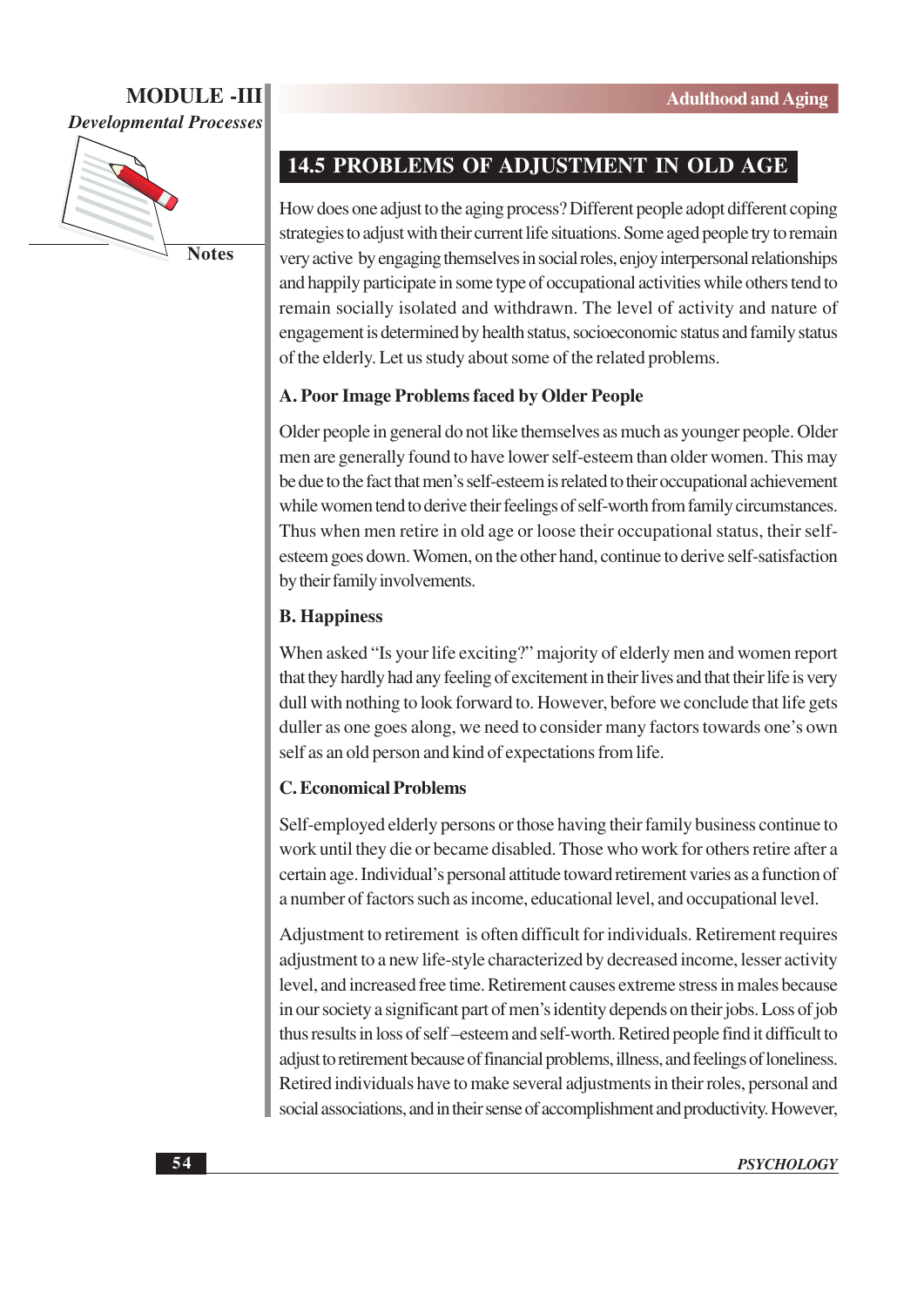it does not necessarily mean that retirement results in negative consequences for every body. In case of some, it may not have any adverse effects on their selfesteem and life satisfaction. Health may even improve for some after retirement. Retired individuals may find more time for social and hobby-related activities especially if they have adequate economic resources and are healthy to engage in these activities.

#### D. Death

Elderly persons are not afraid of death per se. They do, however, fear to a great extent the dying process — the process of dying in pain or dying alone. Their feelings related to death may be due to specific occurrences in their lives such as being moved from home to nursing home, failing health, or the loss of one's spouse. Thus fear about death must be understood in light of current life circumstances, the individual's own value system, and what death personally means to a person.

### **E.** Depression

Older persons often show two major symptoms of depression : depressive mood (sadness, guilt, hoplessness, helplessness) and reduced behaviour (giving up, apathy). Many elderly persons also represent their depression somatically by complaints (such as loss of appetite, sleep disturbances). Both biological factors (biochemical disturbances) and social/cultural factors (cultural views regarding the worth of the aged person, isolation, retirement, institutionalization) can contribute to depression in aged persons. Other factors such as perceived loss of sexuality, material possessions, and failures also contribute to depression.

## **14.6 COPING WITH THE PROBLEMS**

How does one cope with increasing age? Different people adopt different coping strategies to meet their life challenges. Some of the effective coping strategies may be summarized as follows:

- (1) The elderly need to develop an attitude of flexibility so that they may adapt to life's pressures and problems of old age.
- (2) They need to recognize that they have to explore new ways of coping with their life events.
- (3) The elderly need to make greater use of information seeking and of problem solving rather than withdrawing or isolating.
- (4) Increasing one's self-confidence, self reliance, developing healthy attitude about one's strengths and weaknesses, learning and maintaining effective coping skills

#### MODULE-III **Developmental Processes**



#### **PSYCHOLOGY**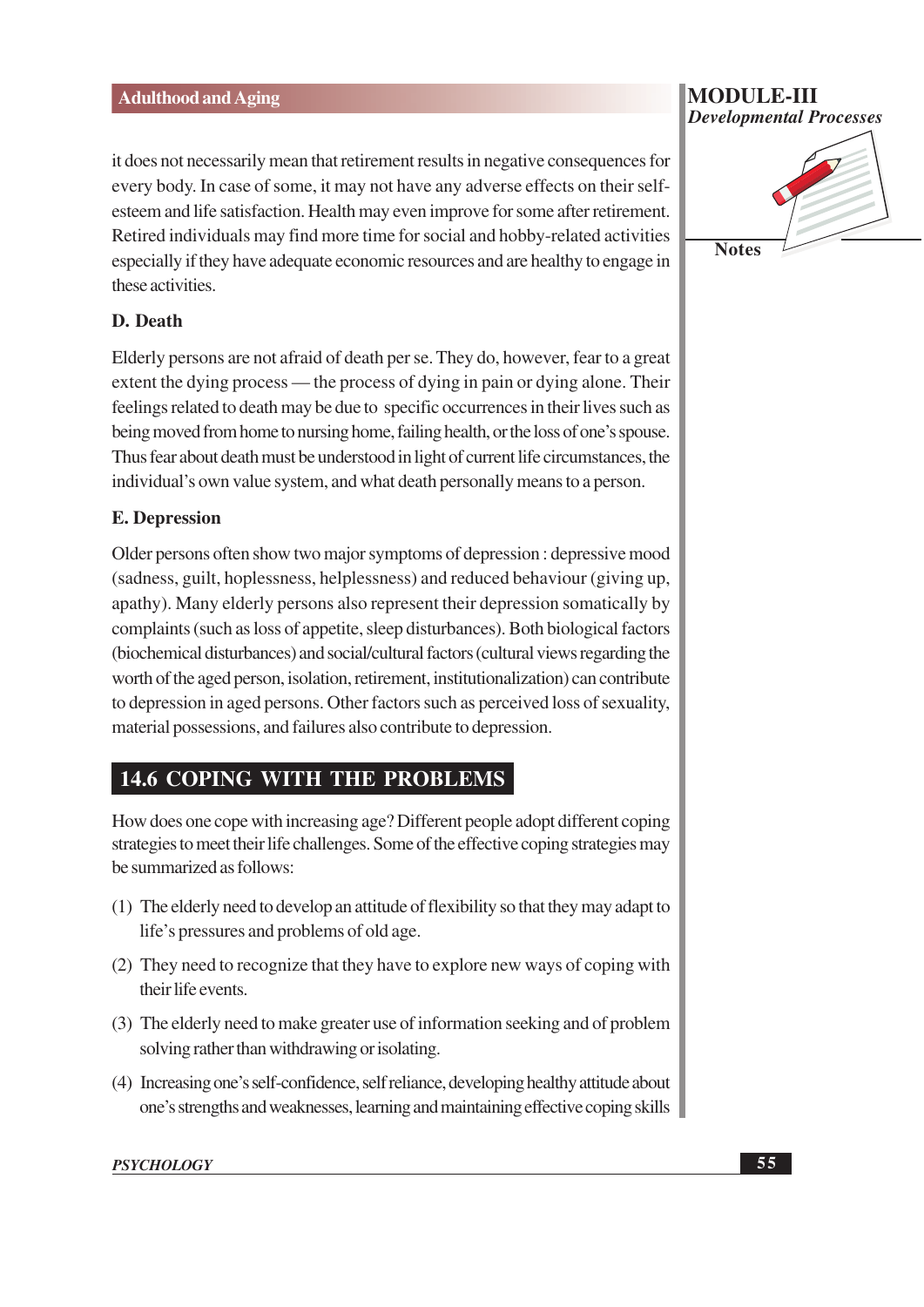

and adopting an active approach toward the environment are some of the important ways of making healthy adjustments in old age.

- (5) Enlarging social networks is another way of coping with life problems. Participating in various group activities such as joining clubs and certain organizations for informal social interaction is very helpful for the aged. Building a social network of people of their own age group in the neighbourhood or elsewhere provides them with greater opportunity to share their life circumstances and find emotional expression to their existing problems. Through such social networks, one can get an unconditional expression of approval. share secrets, provide new experiences to each other, and develop trusting relationships.
- (6) Involvement in grand parenting helps elderly satisfy many of their personal and emotional needs. Grandparents can serve as important role models. Old people find these roles emotionally self fulfilling and tend to derive selfsatisfaction through achievement of their grandchildren.

## **14.7 PSYCHOLOGICAL INTERVENTIONS FOR THE AGED**

All of us need to turn to others (friends, relatives, professionals) for help in times of severe stress. In this section we will examine what kinds of psychological interventions can be used for dealing with difficulties of elderly and enabling them to cope with life on a daily basis.

Our chief concern with elderly can be improving their quality of life. The attempt needs to be in the direction of building adaptive resources. The most important goals of psychological interventions are:

- Insight into one's behaviour  $1_{-}$
- $\overline{2}$ . Anxiety or depression relief
- Adaptation to a present situation 3.
- Improving self-care skills  $\overline{4}$ .
- Encouraging activity  $5.$
- Facilitating independence 6.
- Accepting one's weakness and difficulties 7.
- Improving interpersonal relationships 8.

There are several psychological interventions which are needed for the aged and have proved to be very useful. Some of the important ones are described below: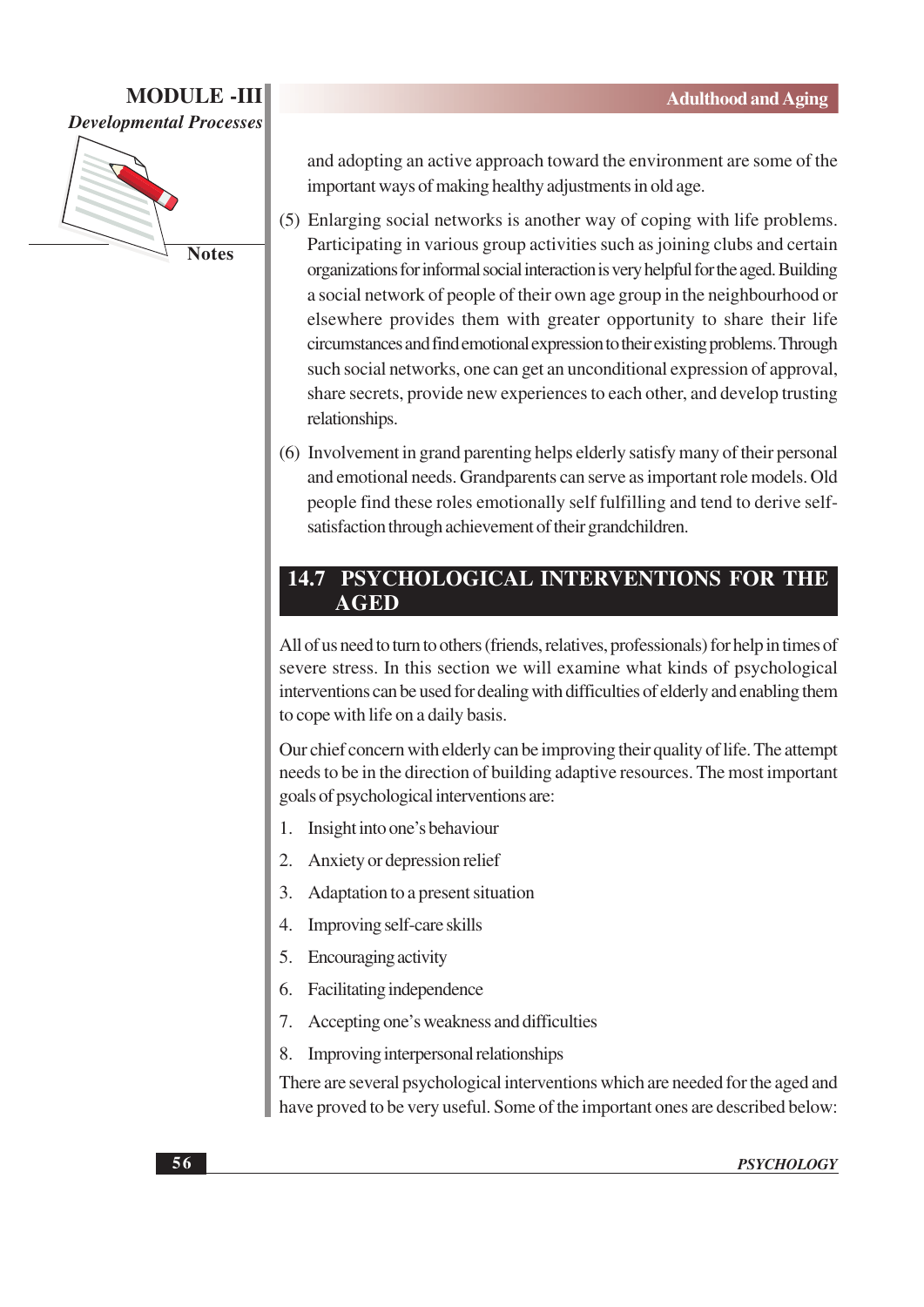### A. Seeking Help through Mental Health Services

Old persons can be provided help from professionals or from family, friends or neighbours to solve their personal or social problems. Many of their problems may be solved by joint family members. Depending on their resources, elderly need to seek professional help for their personal and family matters. Counselling psychologists can help people prepare for and cope with potentially stressful life events like retirement, death of spouse and financial insecurity. They can be motivated to have an active orientation toward oneself and the world and to keep their options open.

#### **B. Cognitive Behavioural Interventions**

Elderly persons seem to be lacking realistic feedback about themselves from others, and thus make 'thinking errors'. Feelings of inadequacy about one self can lead to fear, anger, frustration and depression. Cognitive therapy is very effective in substituting irrational thoughts with rational thoughts. Relaxation training helps reducing anxiety and tension. Cognitive-behavioural interventions have been found to be useful in treating depression, anxiety, memory loss, and response speed in the aged.

#### **C. Behavioural Interventions**

Behavioural interventions are based on positive and negative reinforcing stimuli. Elderly persons for example can be given positive reinforcement such as verbal or material reward for the desired self-care behaviour and negative reinforcement (depriving of reward) for the undesirable aggressive behaviour. It is relatively brief and economical. However, it requires a great deal of expertise to use effectively.

### **D. Family Therapy**

Family therapy aids in adjustment to various life problems such as retirement, family care giving role, grandparenthood, family conflicts between young and the aged, coping with illness of elderly, and family decision about institutionalization of the elderly people. If properly handled, family therapy can strengthen the feelings of love, closeness and interdependence.

#### **E. Societal Intervention**

In addition to changing the individual, we might like to change the environment or the context in which a person functions. Attention needs to be paid to home environment, activity programmes, as well as to neighbourhood and community in which the person lives. Societal intervention would involve altering attitudes towards the aged and increasing the older person's reliance on the community, family, and friends.



**MODULE-III** 

#### **PSYCHOLOGY**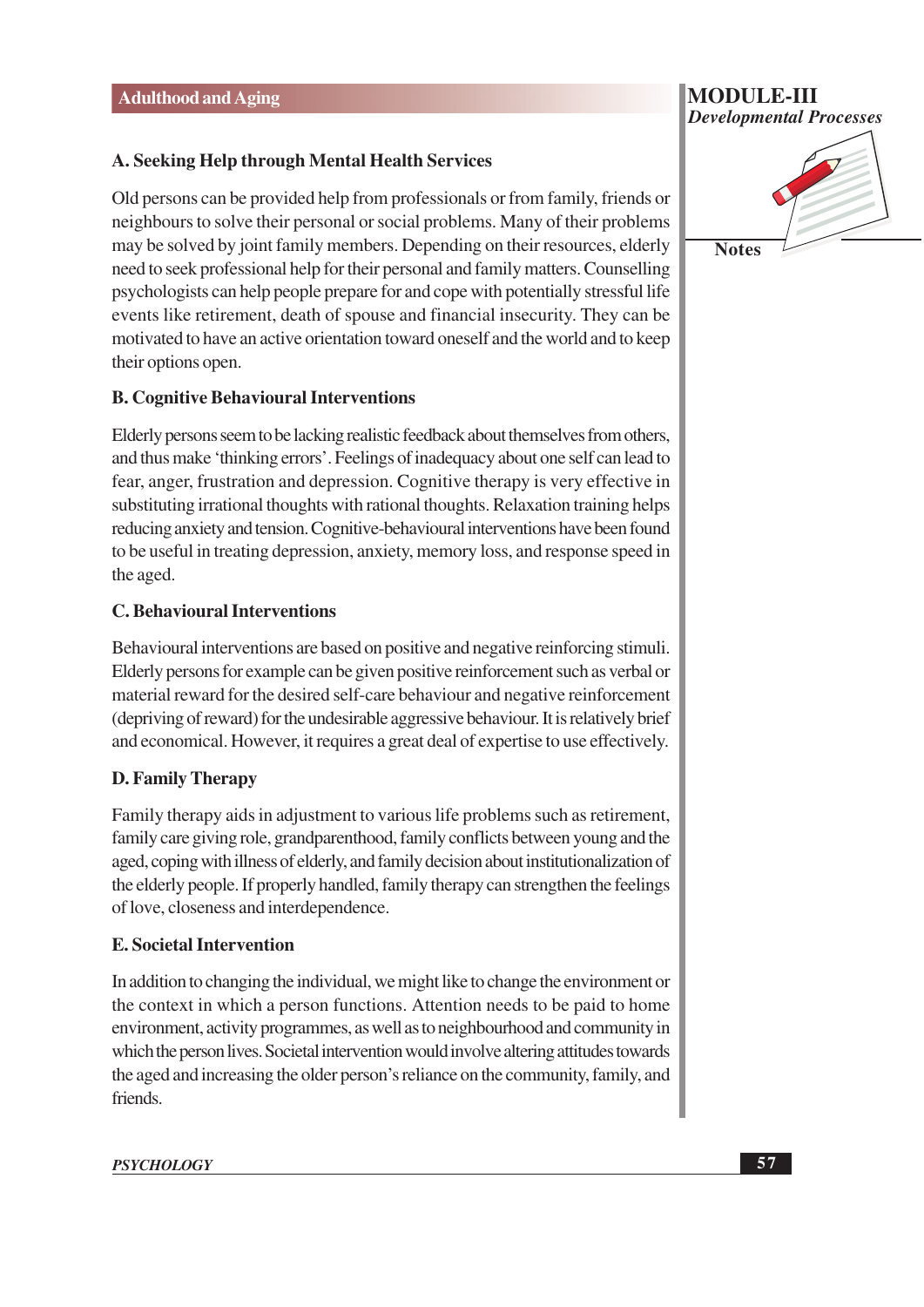## **MODULE -III**

**Developmental Processes** 

![](_page_13_Picture_3.jpeg)

**INTEXT QUESTIONS 14.2** 

What factors cause depression in old age?  $1_{-}$ 

 $2.$ Name three psychological interventions.

# WHAT YOU HAVE LEARNT

- Age is one of the basic categories in which people are classified. At each substage of adulthood, there are certain special needs and demands which need to be fulfilled for healthy adjustment. During young age, need for an appropriate job and family security is very important. During middle-age, one is trying to derive satisfaction from a successful job and family life. In old age, concern is more towards physical and psychological health, and emotional and financial security.
- The patterns of physiological aging in the brain and the body are as varied as the individuals who age. Factors such as diet, smoking, excessive drinking, stress all affect the status of health. Many of our society's myths about aging are based on misinformation or prejudice. Though there is a systematic decrement and loss of reserve, it does not necessarily create physical or psychological incompetence and invalidism. Also, early studies on human aging were conducted on hospital or mental patients. Few studies were conducted on normally functioning elderly persons who led active lives. It is important to establish which physiological changes are due to the aging process itself and which are due to environmental factors like disease, diet, lack of activity or exercise. Most of the aged people have more than enough systematic capacities to meet the demands of everyday life. It is a mater of developing positive attitude towards their own health care from adulthood onwards.
- Sensory capacities decline with age. Because of decreased sensory efficiency, old persons are less able to participate in many social activities. As a result, they seem to be gradually losing interest in their personal hobbies and tend to experience loneliness.
- With advancing age, there may be decline in some of the mental functions, such as reaction time, complex decision making and difficulty in retrieving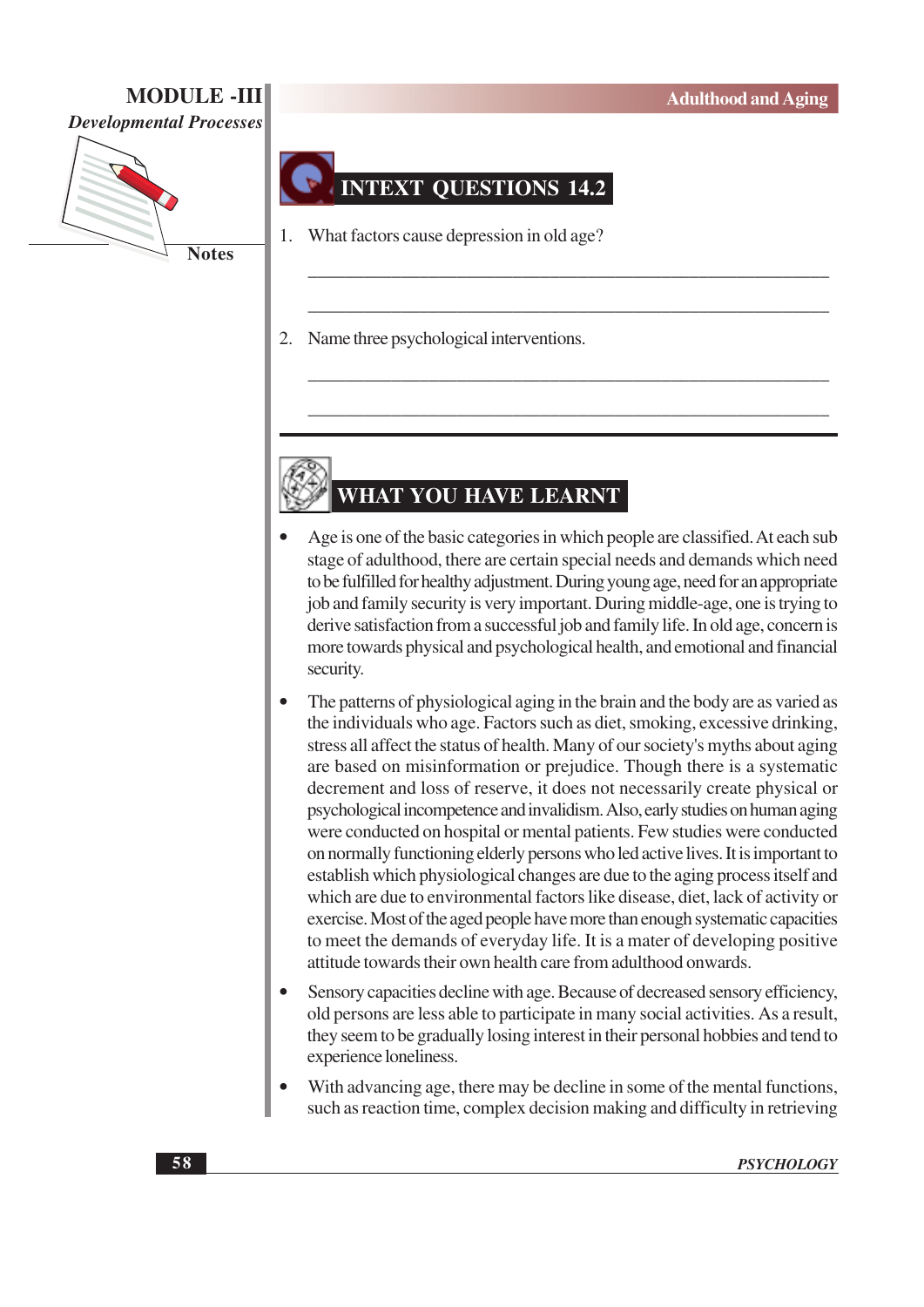stored material. Intelligence remains fairly constant. If allowed more time and self-paced task performance, elderly can perform much better as compared to time controlled conditions.

- Self-esteem, or how much one likes oneself, depends on one's concept of what one should be like.
- Women tend to derive their self-worth from family circumstances and men from job circumstances.
- Happiness or excitement seems to decrease with age. However, factors such as health, attitude towards one's self, life circumstances are important determiners of happiness.
- For most individuals, retirement is a difficult and stressful event. For some, retirement can be perceived positively as they can devote more time to their hobbies and leisure activities.
- In bereavement, elderly persons suffer from depression, loss of social support and physical problems. Loneliness is a chief problem for all bereaved.
- $\bullet$ Aged persons tend to suffer from depression due to biochemical disturbances, personal inabilities, and social/cultural factors. They may represent their depression somatically.
- With increasing age, people seem to gradually build up a repertoire of coping skills which give them survival power during old age. Older people can endure greater stress than young ones.
- Psychological interventions at multilevels individual, family and societal, prove to be effective in enabling the elderly cope with daily life events. They help the elderly in their personal growth and improving their quality of life. Elderly can deal more effectively with their stresses, conflicts, anxiety, depression and health-related problems of themselves and of the family members. Psychological interventions should be geared to the needs, interests, capabilities and life goals of the elderly.

# **TERMINAL EXERCISE**

- 1. What are the major developmental tasks for the middle aged people?
- 2. Describe some of the external changes taking place with advancing age.
- 3. What happens to the cardiovascular system during old age?
- 4. What are the economical problems in old age?
- 5. What are the chief goals of psychological interventions?
- 6. Write short notes on
	- $(i)$ **Bereavement**

#### **PSYCHOLOGY**

**MODULE-III Developmental Processes** 

![](_page_14_Picture_20.jpeg)